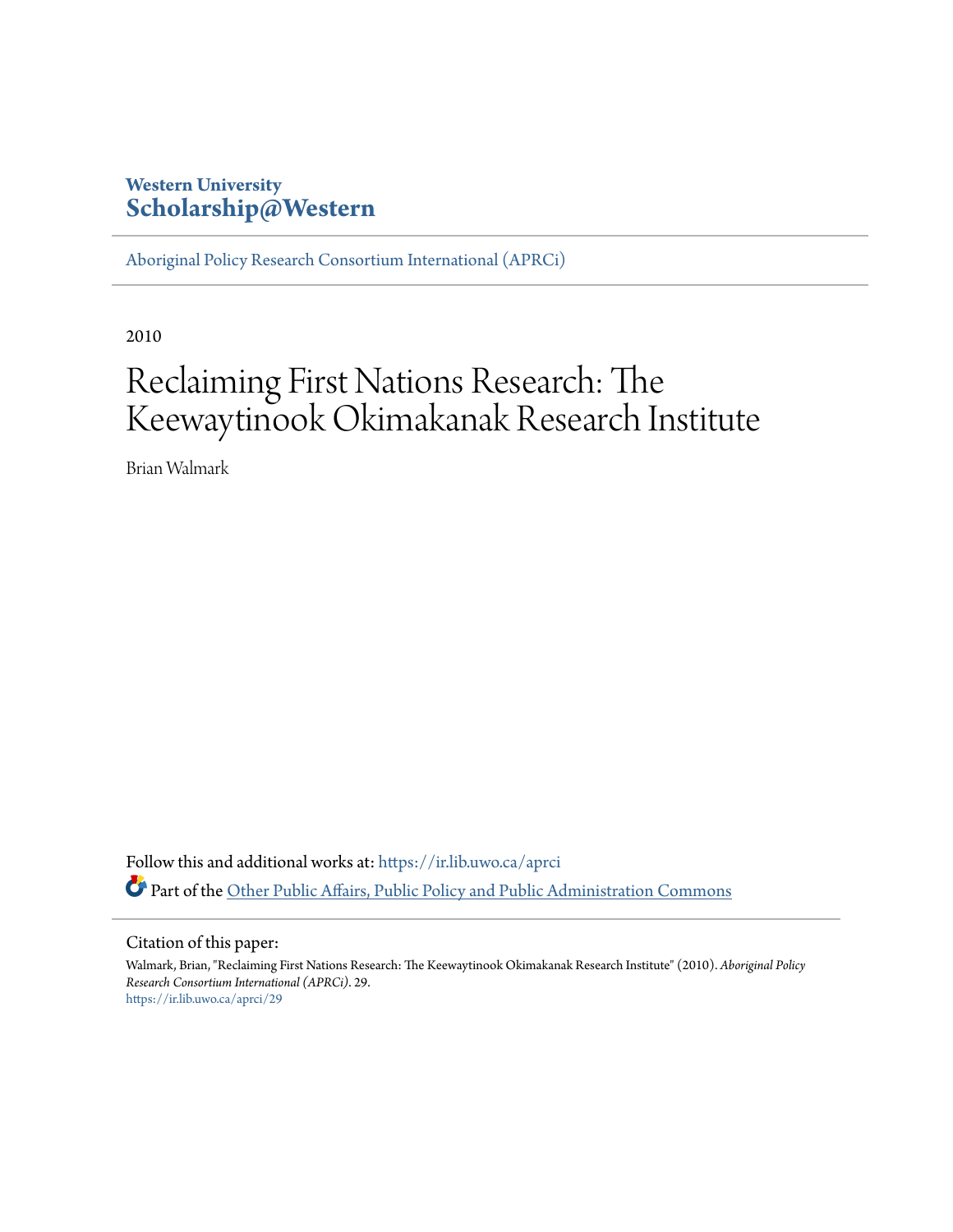

# **Reclaiming First Nations Research: The Keewaytinook Okimakanak Research Institute1**

Brian Walmark2

#### **Introduction**

"We have been studied to death," is a complaint heard too often in First Nations, Métis, and Inuit circles across Canada in spite of efforts by the academic community to develop strategies to address historic and contemporary grievances with respect to research and the research process at the community level. For decades, academics put First Nations communities under the microscope in all manners of research that provided little if any benefit to the "subjects" of their work. However, research was and continues to be important for First Nations, Métis, and Inuit communities as it shapes policy necessary to promote development and capacity at the local level. Questions with regards to research remain: Who identifies the research questions, who leads these projects, and who controls the purse strings? Is it the academic institutions or the Aboriginal communities?

In 2004, the Chiefs of Keewaytinook Okimakanak (KO) took steps to address these questions by creating the KO Research Institute (KORI). KO is a small tribal council that serves six remote First Nations in northwestern Ontario including Deer Lake, Fort Severn, Keewaywin, McDowell Lake, North Spirit Lake, and Poplar Hill. KO is a leader in First Nations connectivity, telecommunications, and the development of community-based broadband applications such as digital education and IP-based telemedicine. Community interest in research in Ontario's far north came as a result of the work of K-Net Services to migrate broadband and information communication technologies (ICT) applications to remote and isolated First Nations in that region. The Kuhkenah Network is the largest managed broadband network in Canada and adapts broadband services to address local priorities such as improving access to health care through telemedicine (http://telemedicine.knet.ca) and educational and training opportunities through digital education (http://kihs.knet.ca/drupal/ and http://education.knet.ca/ g8/g8moodle1/). As this work attracted the attention of academic researchers, the Chiefs of Keewaytinook Okimakanak wanted to develop research capacity at the community level to document and share community success stories that relied less on the expertise of outsiders and more on the cultivation of local knowledge and teachings. KORI was created to facilitate this process.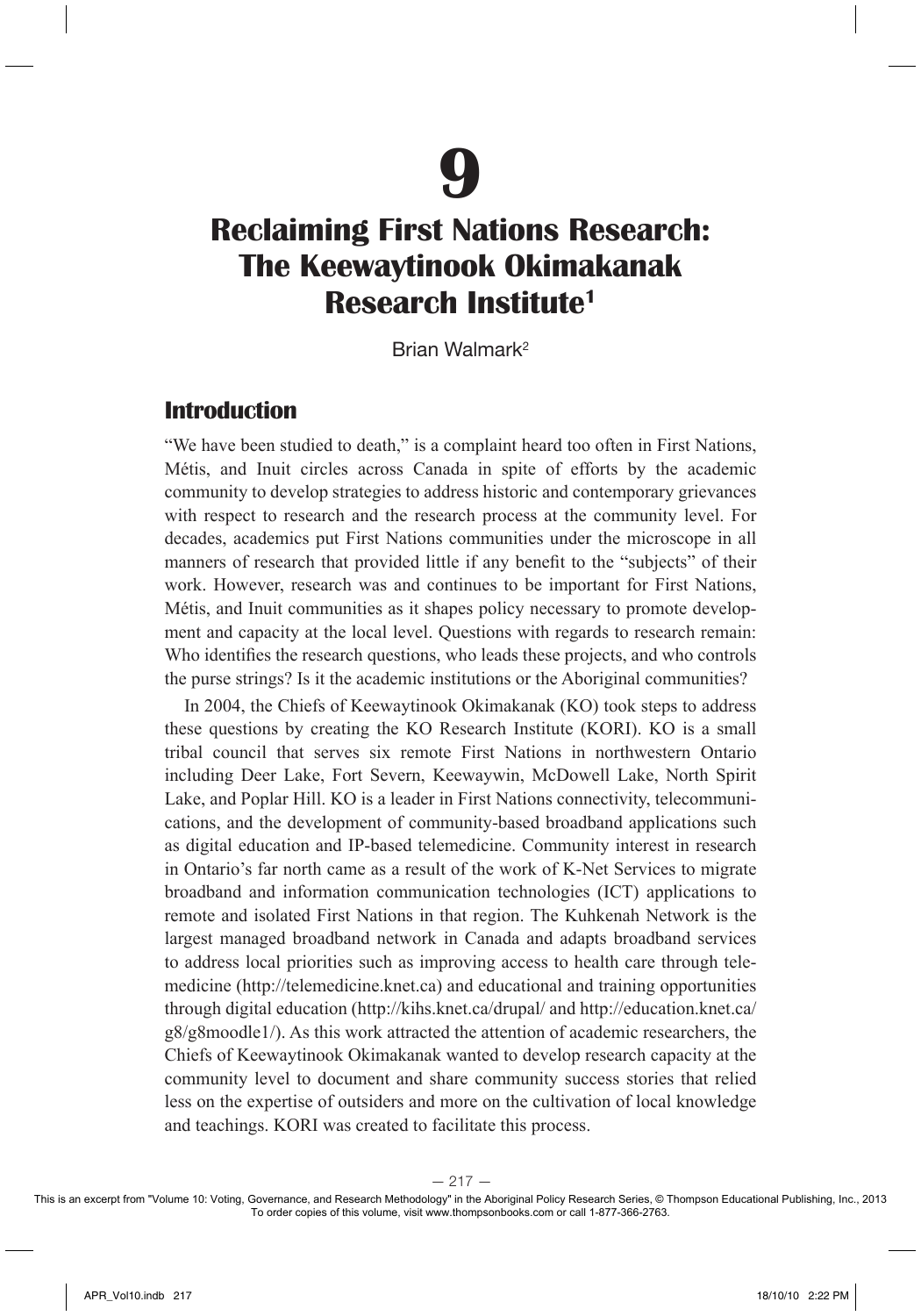The chiefs mandated KORI to facilitate research capacity at the community level. To achieve this goal, the leadership directed KORI to "build bridges" between supportive academics and First Nations communities and to train and employ community-based researchers who live, work, and raise families in their respective First Nations. To do this, KORI employs participatory action research (PAR) methodologies that speak to traditional knowledge and practices.

While PAR methodologies have come under attack in recent years by scholars who argue that some international aid organizations, academics, and consultants have exploited PAR to extract information from Indigenous communities (Cooke and Kothari 2001), PAR has proven to be useful for the Keewaytinook Okimakanak Research Institute. This methodology has enabled KORI to conduct research projects with communities that respect local priorities and concerns over the institutional imperatives of the academy. In the short time since it was established, KORI has partnered with different university academics, First Nation organizations, and communities to undertake community-based research in broadband migration, telehealth, digital education, and prescription drug abuse.

This paper will briefly outline the challenges of traditional academic research and efforts to address these challenges by the Aboriginal community by creating documents and groups such as OCAP (First Nations Centre 2007) and KORI. It will also explore the development of the community-based researchers in the Sioux Lookout district and, finally, will review the efforts of KORI to seek out and work with academic researchers across Canada and around the world.

## **Challenges of Traditional Research and Aboriginal Communities in Canada**

Research has become a "dirty word" in many First Nations communities (Smith 1999). Historically, academic researchers have extracted data from Aboriginal communities much like mining and forestry companies that harvest the rich natural resources of the traditional lands of Canada's Aboriginal peoples. Too often, academic researchers would develop a research question, find funding, and then seek out a First Nations community to become the object of their study. The researcher (usually represented by their graduate students) would arrive in a community to distribute surveys, conduct some interviews, and perhaps facilitate a focus group or two. Sometimes the chief and council were aware of the research; most of the time, they were not. Once enough data was collected, the researcher would return to their university, analyze the data, and publish the findings. The community seldom benefited from the research in any material way short of a few part-time jobs for community members who guided the researchers through their work in the community.

As the struggle by First Nations to assert their treaty rights intensified in the 1970s, more and more academics were attracted to the study of Aboriginal issues. To address some of the more obscene research abuses against Aboriginal commu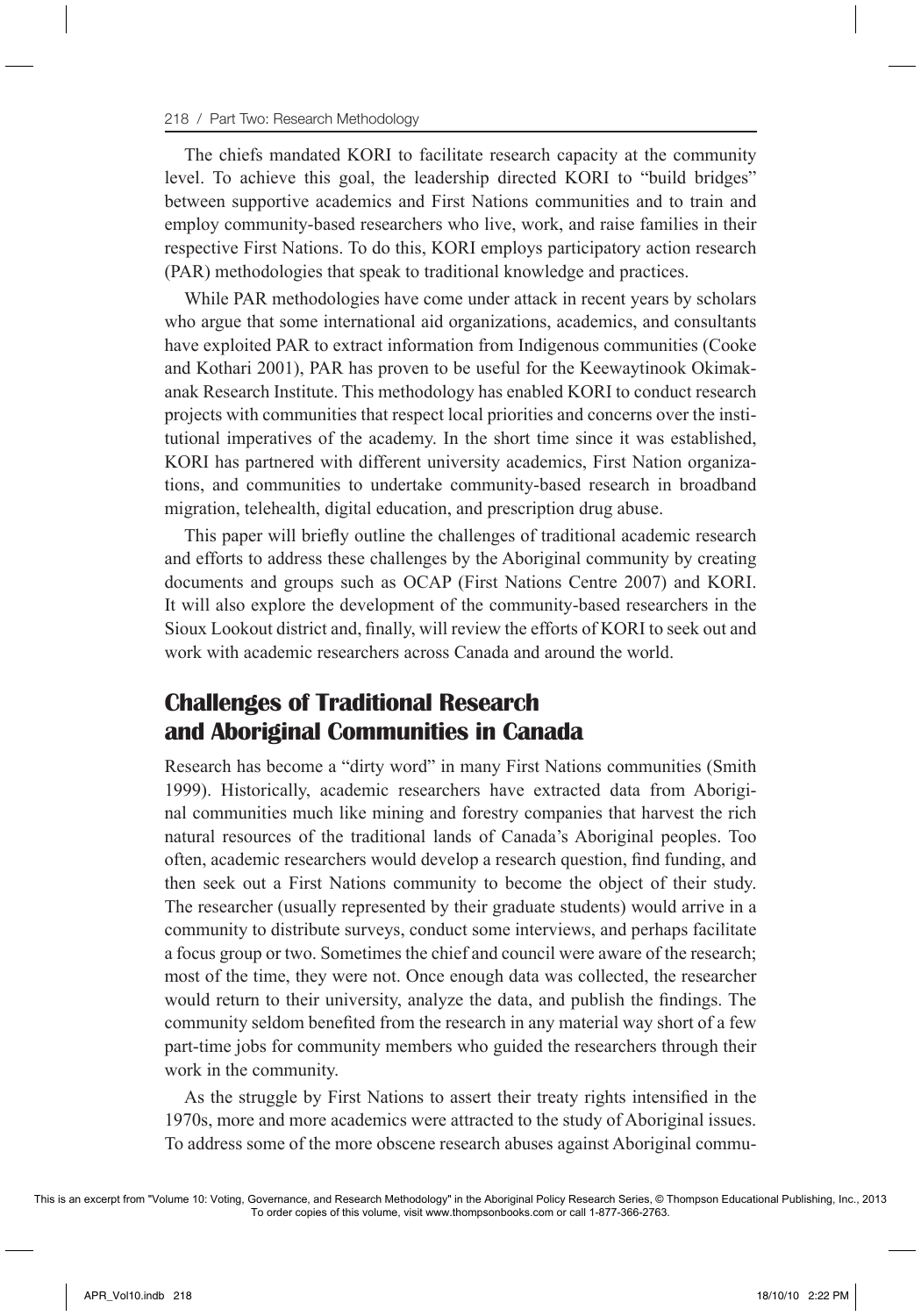nities, the Social Sciences and Humanities Research Council (SSHRC), the National Science and Engineering Research Council in Canada (NSERC), and the Canadian Institutes of Health Research (CIHR) drafted a report titled *Tri-Council Policy Statement: Ethical Conduct for Research Involving Humans* (CIHR et al. 1998). Section 6 deals specifically with research involving Aboriginal peoples. In spite of recent reforms, the Tri-Council Statement continues to serve the interests of the university community and academics who desire to work in the Aboriginal community over the interests of Aboriginal communities.

Each university in Canada that accepts funding from the Tri-Council partners is required to form a research ethics committee to oversee academic research. These committees are composed largely of academics and administrators with few if any Aboriginal community members outside of the university community itself or appointments from regional Aboriginal organizations. After the Tri-Council released the statement, the National Aboriginal Health Organization (NAHO) developed its own research guidelines based on a nationwide consultation with Inuit, First Nations, and Métis communities across Canada. These principles, known as Ownership, Control, Access, and Possession (OCAP), were based on traditional understandings of learning and were designed to protect the interests of Aboriginal communities. While the university community has embraced the Tri-Council Statement, there is far less enthusiasm for the OCAP principles in the day-to-day practice of research.

While the academic community debated how best to conduct research *on* Aboriginal communities, the leadership of Keewaytinook Okimakanak directed the KO Research Institute to work with elders and other community members to document a series of research guidelines for academic researchers interested in working *with* First Nations in Ontario's far north (KORI 2007). These draft protocols are posted, but continue to develop and take shape as more community members engage in local research.

#### **The Need for Research Capacity at the Community Level**

The traditional way of conducting academic research has seldom served the interests of First Nations communities nor has it addressed the priorities and needs identified by the communities themselves. First Nations communities have all of the knowledge and experience to address the challenges confronting them; what they lack are the resources to address these challenges. Control of funding to conduct research has been, and continues to be, held in the hands of universities. The challenge, therefore, is to empower community members to conduct research based on locally identified issues and to provide them with the resources to do the work that needs to be done. Empowering communities and supporting local priorities remains the cornerstone of the work by KORI. Community-based researchers are central to this vision. Just as KO Telemedicine trains and employs members to operate and manage telehealth idoc suites at the community level, and just as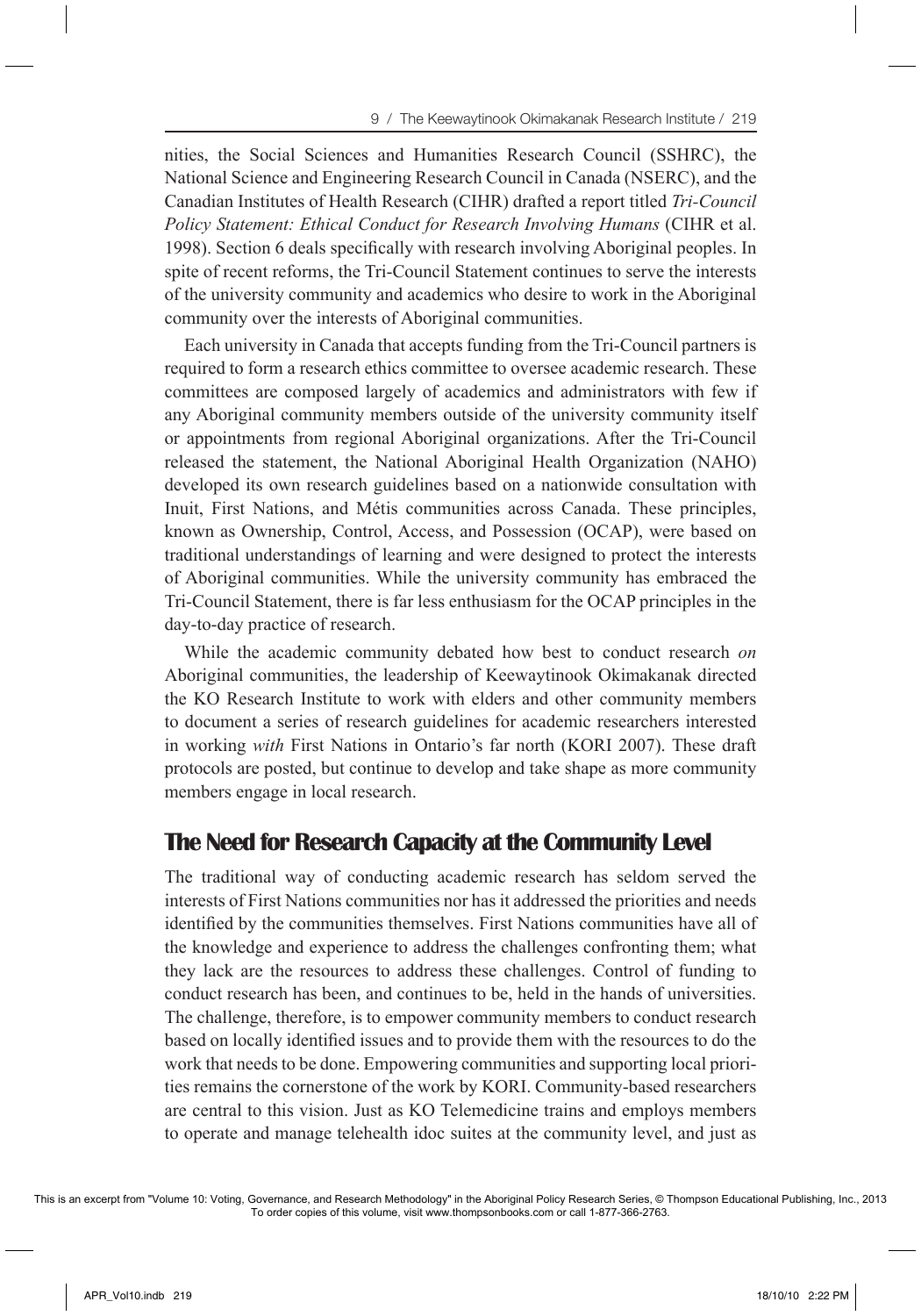K-Net Services trains and employs community members to operate and maintain the local broadband networks, the community-based researchers are knowledge workers who understand the local political, social, and cultural dynamics of their First Nations. The perspective of the community-based researchers cannot be learned, much less appreciated in the short two- or three-day visit typically utilized by academics conducting research in the north.

Whether they acknowledge it or not, academics depend on local people to conduct First Nations research at the community level. In the past, an academic would drop into a First Nation community to gather data for research that was conceived, designed, and developed in universities and funded by government agencies far removed from the day-to-day realities of life on-reserve. During the data-gathering phase, academics would depend on local people to introduce them to the local leadership, champions, elders, and others who could provide them with data to enhance their research. Academics seldom compensated these people for their knowledge, their time, or their connections. Any shortcoming in data collection would be blamed on these local guides, rather than on the failure of the academic team to properly consult with the chief and council prior to the visit, or to provide adequate resources to the community to conduct the field portion of the work, or to provide paid employment for the community-based researcher to participate in the project beyond the one or two days the research team was actually in the First Nation.

#### **Building Bridges with the Academic Community**

KORI inherited its first research partnership from K-Net Services, the telecommunications department of Keewaytinook Okimakanak. The Canadian Research Alliance for Community Innovation and Networking (CRACIN) was a multi-year SSHRC-funded project that brought researchers from the University of Toronto, Concordia University, and community-based agencies working with IT to develop policy recommendations that would address the broadband needs of community users.

As a result, KORI forged research partnerships with CRACIN members such as Susan O'Donnell, PhD, of the National Research Council (NRC) to establish Researching ICTs with Aboriginal Communities (RICTA), a SSHRC-funded knowledge cluster. In March 2005, KO and the NRC brought academics from across North America to visit Deer Lake First Nation, a leader in community use of IP-based telehealth and digital education. The RICTA members witnessed how Deer Lake members are shaping ICTs to address access to health care and education. RICTA maintains active online research collaboration with members posting research and sharing findings at conferences around the world. One of the many legacies of RICTA is the VideoCom research partnership between academics and First Nations agencies, such as K-Net Services, KORI, and the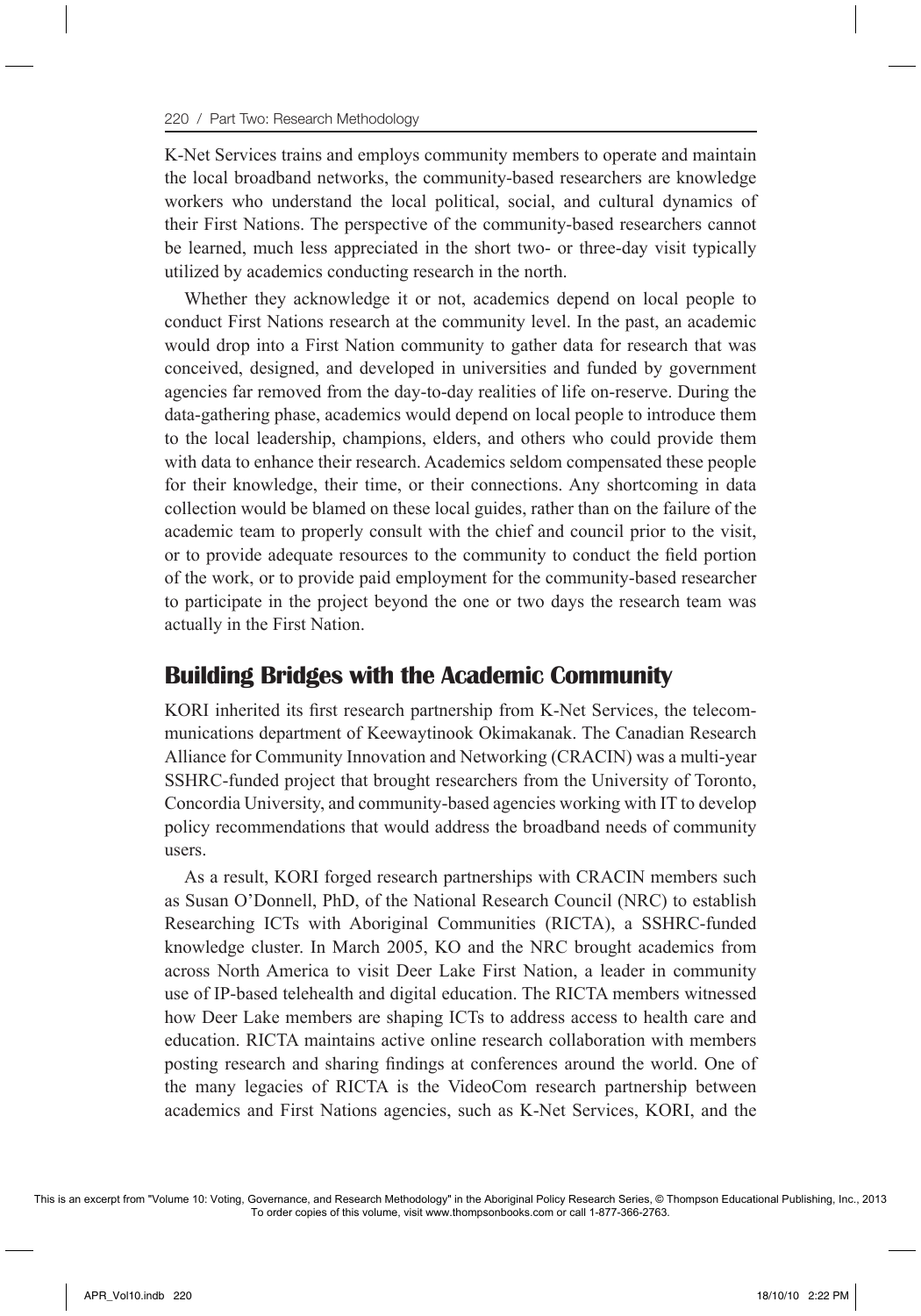Atlantic Help Desk, to explore the use of IP video conferencing and digital video by people living in remote and isolated First Nations communities.

In addition to its relationship with CRACIN, KORI has forged research partnerships with other post-secondary institutions such as the University of Guelph and Lakehead University in Thunder Bay. Building on the foundation established by K-Net Services and Ricardo Ramirez, formerly of the School of Environmental Design and Rural Development at Guelph, KORI has lead a variety of participatory action research projects including Indigenous radio and telehealth.

The research relationship with Lakehead University has focused on the Faculty of Education and a series of SSHRC-funded projects including Digital Education with Remote Aboriginal Communities (DERAC) and an Aboriginal research grant to study First Nations digital education.

KORI's ability to work with both Guelph and Lakehead was made possible by the decision of K-Net Services to provide both institutions with PolyCom video conferencing units. As a result, students and faculty members at both universities could regularly participate in workshops, meetings, and other online gatherings that were important steps towards building relationships between First Nations and these institutions. These are not formal agreements with institutions, but rather are relationships built between academics and the KO team.

After almost two years of collaboration, researchers from KORI and the Faculty of Education at Lakehead University won a SSHRC Aboriginal research grant (ARG) to work with First Nations communities to study digital education in Ontario's far north. The focus of the community-based digital-education research project was the Keewaytinook Internet High School (KiHS). KiHS is the first ministry-approved digital high school in Ontario. KiHS was created when community members engaged in a series of sharing circles to discuss ways in which remote and isolated First Nations could adapt ICTs to improve access to health care, education, and training opportunities. The purpose of the ARG is to revisit those sharing circles. Many people who participated in those original sharing circles said they wanted their youth to remain in their communities for their high school education. They also wanted their youth to receive high-quality education that would prepare them for college or university without the need to enroll in the access programs offered by post-secondary institutions for Aboriginal students in Canada. They wanted to know how broadband could be used to resolve these challenges and others created by the legacy of the residential school system. One of the outcomes of these discussions was the Keewaytinook Internet High School. Almost ten years later, KiHS is providing youth living in remote and isolated First Nations communities in Ontario's far north with the opportunity to study ministry-approved credits under the direction of accredited teachers without having to travel south to pursue a high school diploma. KiHS has been evaluated by the Ontario Ministry of Education and the Department of Indian Affairs (Canada) and has demonstrated itself to be an effective secondary school program.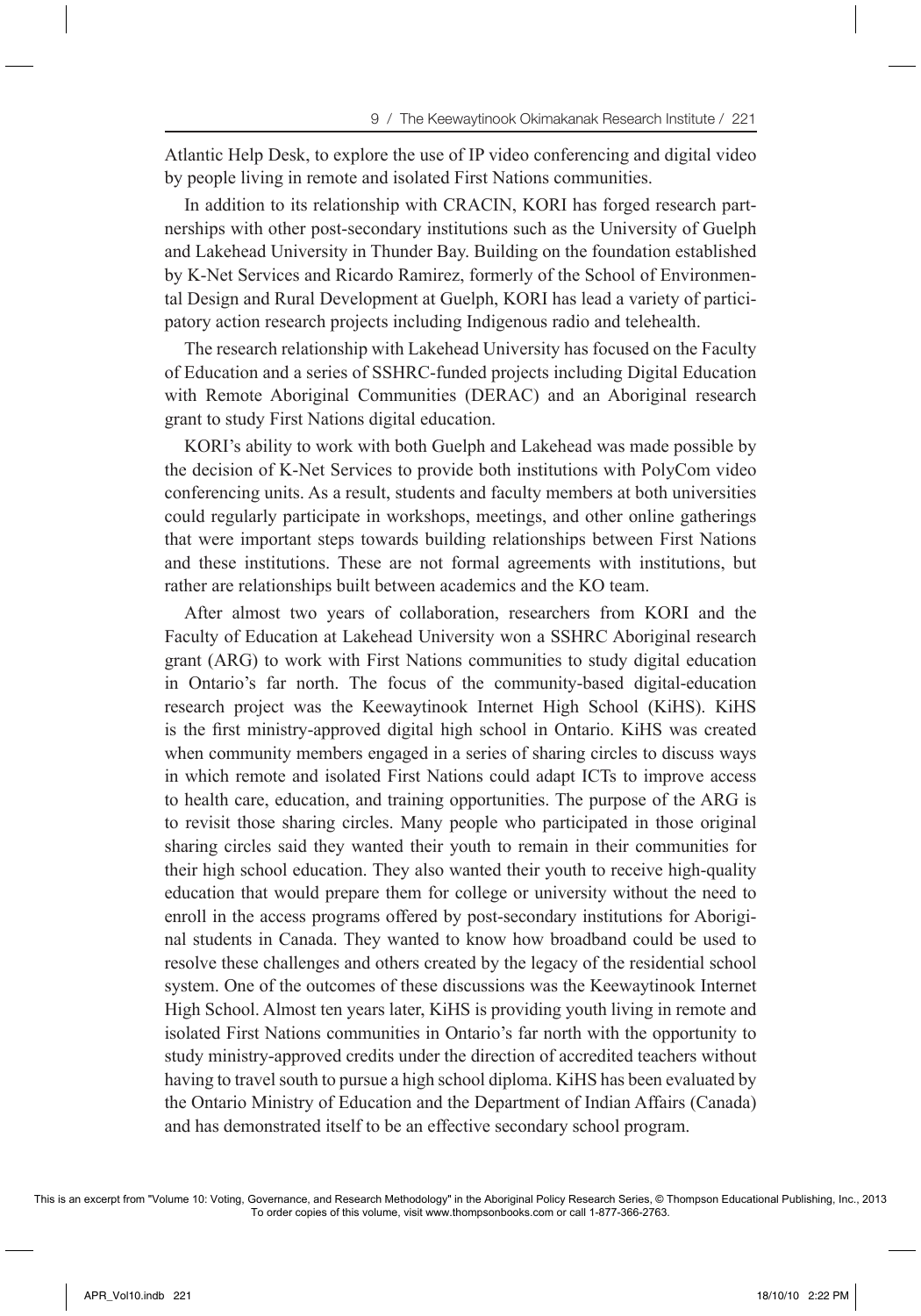By revisiting the sharing circles, the digital education research project aims to give voice to community members so they can identify what they like and do not like about KiHS, and what improvements could be made to the application so that it better addresses community needs. The research team, led by communitybased researchers, will accomplish this by interviewing key informants, conducting sharing circles, and analyzing data collected by KiHS administration over the years.

The SSHRC Aboriginal research grant includes funding for the training and employment of community-based researchers who live and work in the participating First Nations and who are responsible for data collection at the community level. The funding of community-based researchers is recognition of the essential work done by local people in the research process. Like graduate students who go on to become researchers in the university community, the training of communitybased researchers provides First Nations communities with a research capacity that can be utilized by the leadership to address a wide variety of issues long after the formal research project is completed.

The Aboriginal research grant is certainly the largest research project that KORI has participated in. However, it is a transitional phase for KORI. Prior to this project, KORI presented research opportunities to the First Nations it serves by creating teams of community-based researchers and academics. However, as its reputation grows, the leadership is bringing research problems to KORI and KORI is assuming a more supportive role as the First Nations assume a greater leadership role in the research process. The Fort Severn Polar Bear Community Research Project is one led by the First Nation where all phases of the research plan have been completed by community members and supported by KORI and academic researchers.

#### **Conclusion**

The First Nations that Keewaytinook Okimakanak serves have been employing participatory methodologies informed by traditional knowledge and practices for more than a decade. The leadership continues to expect that KORI will conduct its research work in a manner consistent with those practices. Since its creation, KORI has developed a number of research projects using participatory methodologies with academics at various universities across Ontario. There remain some serious challenges. Research funding agencies seldom support the work of community-based researchers. Consequently, academics will fund their own graduate students but few are prepared to pay for the training or employment of community-based researchers. Instead, academic researchers expect KORI to seek out its own funding to participate in projects, and the opportunity to promote knowledge workers at the community level is missed. It also means that community-based researchers are denied paid employment and their participation is not acknowledged by the wider research community. As such, First Nations are denied an opportunity to build capacity in research at the community level.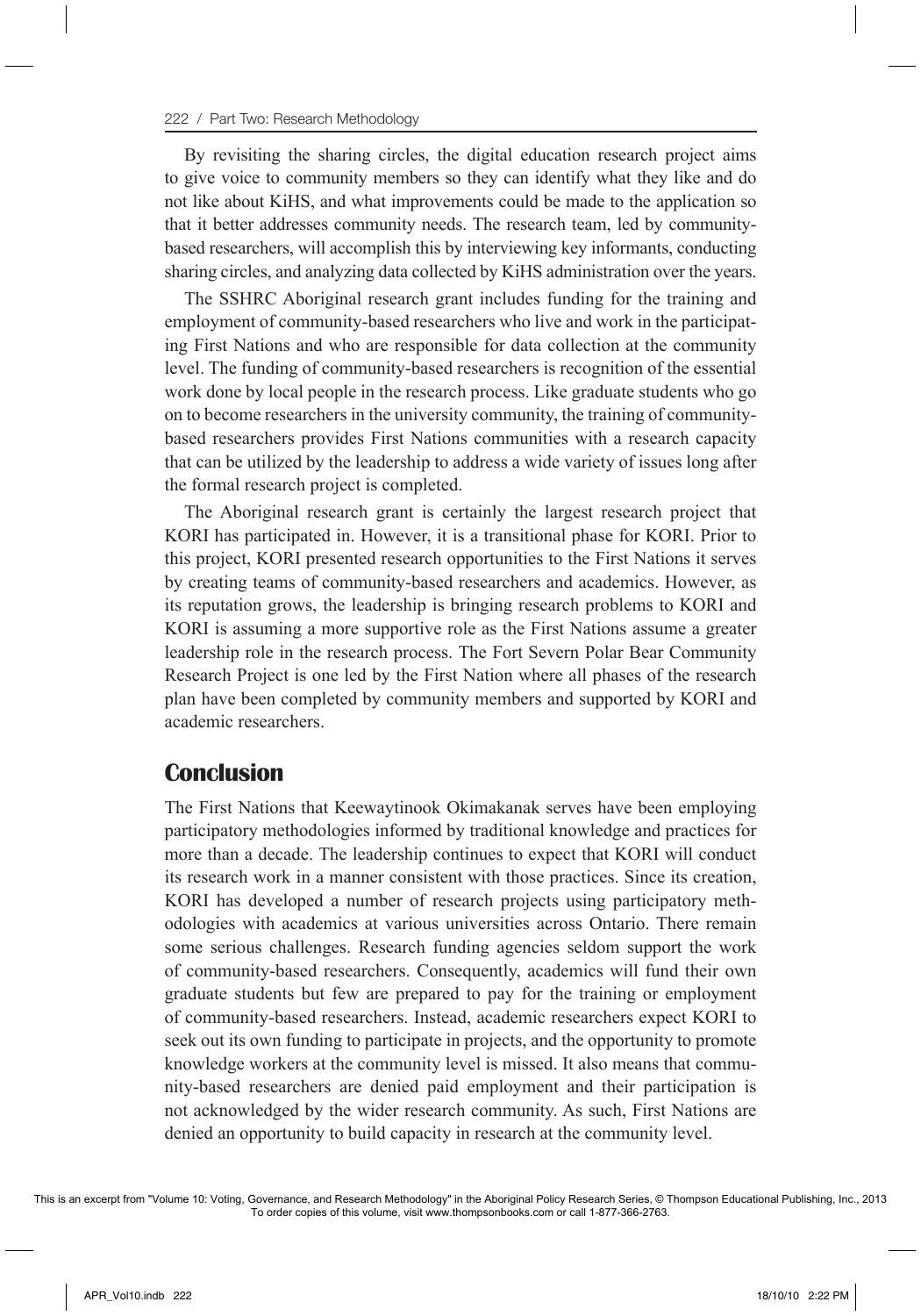There is also the need to reconcile the gap between the *Tri-Council Policy Statement: Ethical Conduct for Research Involving Humans* and the principles of OCAP, which best serves the interests of First Nations, Métis, and Inuit communities. The Tri-Council document continues to protect the universities, while OCAP speaks to the needs, goals, and aspirations of the communities. Some of these issues may be resolved in time with heightened awareness by academics and funders alike.

However, the most serious threat may be the very success of the communitybased researchers and their work. As their skills in the understanding and application of participatory methodologies grow, community-based researchers may come to be seen by the academic community as little more than vehicles to conduct the "community portion" of *their* research. There is a danger that the academic community will begin to employ community-based researchers to "extract" traditional knowledge from the First Nations in Ontario's far north unless we heed the warnings of Cooke and Kothari (1998). Most academics know and can recite from memory the right words when it comes to the ethical treatment of Aboriginal Peoples in the research process. There is scant evidence as yet to conclude that this newfound awareness is any more than cosmetic, and little more than a licence that maintains the research status quo between academic researchers and Aboriginal communities. Careerism, the pursuit of tenure and promotion, and the need to "publish or perish," continue to trump the research priorities and needs of the communities.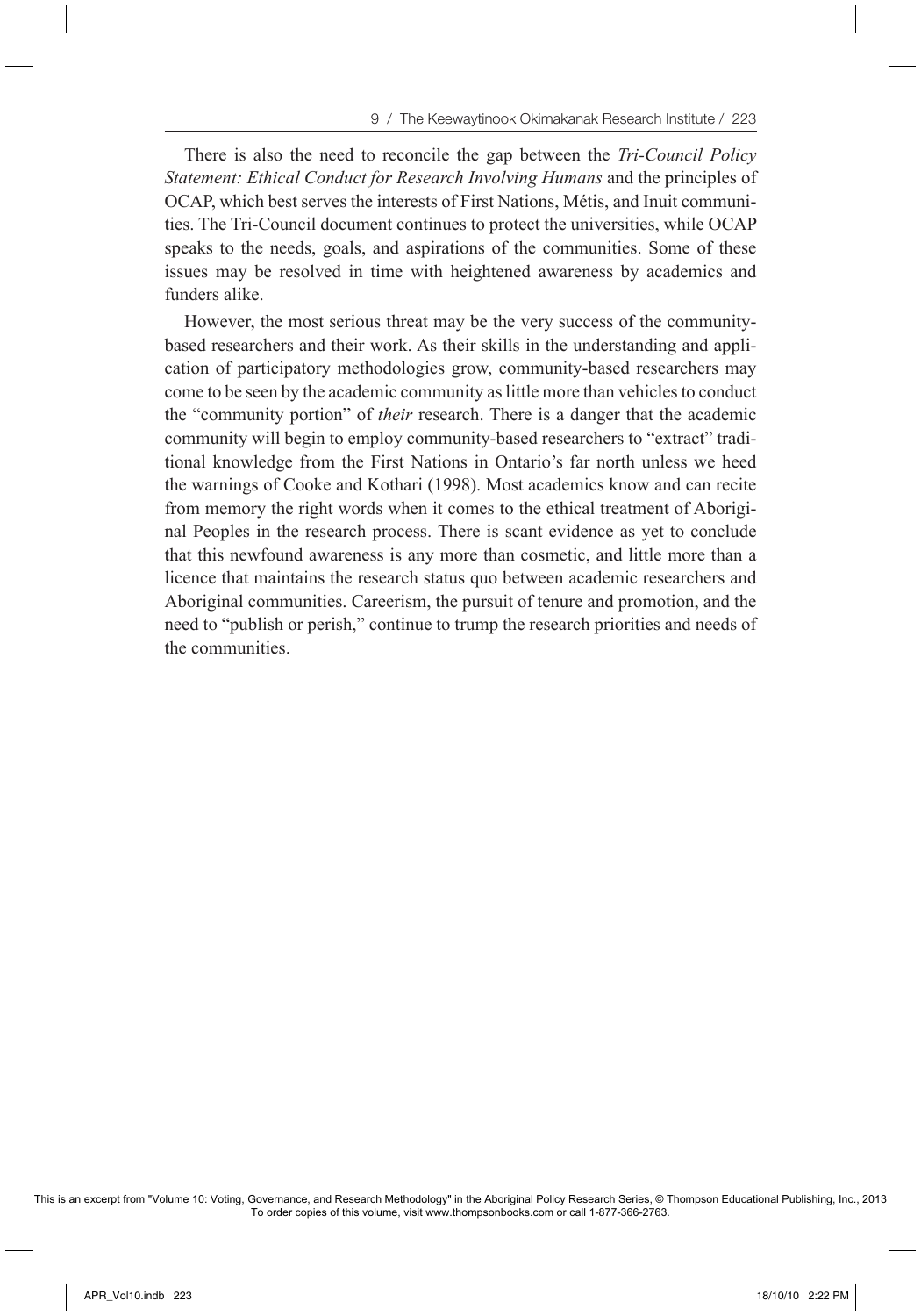#### **Endnotes**

- 1 Opinions expressed in this article are those of the author and do not necessarily reflect those of Keewaytinook Okimakanak.
- 2 The author wishes to acknowledge financial support for this article from the Social Sciences and Humanities Research Council (SSHRC Project Number 856-2007-0022).

### **References**

Canadian Institutes of Health Research; Natural Sciences and Engineering Research Council of Canada; and Social Sciences and Humanities Research Council of Canada. 1998 (with 2000, 2002, and 2005 amendments). Tri-Council Policy Statement: Ethical Conduct for Research Involving Humans.

Carpenter, P. 2009. The Kuhkenah Network (K-Net): A First Nations Digital Broadband Highway Connecting Communities, Service Providers, and Researchers in Partnership with Public, Private, and Not-for-Profit Groups. Paper presented at the Aboriginal Policy Research Conference (APRC 2009), Ottawa, March 9–12.

Carpenter, P., and J. Rowlandson. 2009. Accelerating Access to an Integrated and Scalable Health Infostructure for Remote Ontario First Nations: Optimizing Community, Provincial, and Federal Resources in Ontario's James Bay Coast. PowerPoint presentation at the COACH e-Health Conference, Quebec City, June 3.

Cooke, B., and U. Kothari. 1998. *Participation: The New Tyranny?* London: Zed Books.

Ferreira, G., R. Ramirez, and B. Walmark. 2004a. Connectivity in Canada's Far North: Participatory Evaluation in Ontario's Aboriginal Communities. Paper presented at the Association of Internet Researchers, pre-conference workshop—Measuring the Information Society: What, How, for Whom, and What? Brighton, United Kingdom, September 18.

Ferreira, G., B. Walmark, C. Kenny, and R. Ramirez. 2004b. Experience in Participatory Video in Northern Ontario. Paper presented at Celebrating Communication for Social and Environmental Change: An Anniversary Symposium, University of Guelph, October 5–6.

Fiser, A. 2004a. A History of Policy Change—Backgrounder on the First Nations SchoolNet RMO Transition. Working Paper Draft 2.0 for Keewaytinook Okimakanak Research Institute. Toronto: University of Toronto, Faculty of Information Studies.

Fiser, A. 2004b. ICTs for Education in Ontario First Nations. Paper presented at the Community Informatics Research Network 2004, Prato, Italy.

Fiser, A., A. Clement, and B. Walmark. 2006. The K-Net Development Process: A Model for First Nations Broadband Community Networks (Working paper No. 2006-12). CRACIN.

Fiser, A., and A. Clement. 2009. K-Net and Canadian Aboriginal Communities IEEE. Technology and Society 28(2): 23–33.

First Nations Centre. 2007. OCAP: *Ownership, Control, Access, and Possession*. Sanctioned by the First Nations Information Governance Committee, Assembly of First Nations. Ottawa: National Aboriginal Health Organization.

Keewaytinook Okimakanak. 2002. Evaluation of the Keewaytinook Okimakanak Tele-psychiatry Pilot Project Report. Balmertown, Canada: Keewaytinook Okimakanak.

Keewaytinook Okimakanak. 2005. Position Paper: Turning the Corner with First Nations Telehealth. Prepared by John Rowlandson and Associates. Thunder Bay: KO Telehealth.

Keewaytinook Okimakanak 2006. KOTH NORTH Network Expansion Project: Final Report. Balmertown, Canada: Keewaytinook Okimakanak.

Keewaytinook Okimakanak. 2007. KORI Community Research Guidelines (Draft Version).

Keewaytinook Okimakanak Research Institute (KORI). 2008. MMW Mental Health Evaluation 2005/2006 and 2006/2007. Thunder Bay, Canada: Keewaytinook Okimakanak Research Institute.

KO Telemedicine. 2009. Excellence in First Nations Telemedicine Workshop, Keewaytinook Okimakanak Telemedicine, Sioux Lookout, Canada, March 23–26.

Molyneaux, H., S. O'Donnell, E. Gorman, C. Chong, M. Milliken, K. Gibson, J. Maitland, P. Oakley. Forthcoming in 2010. *ICT to Support Health and Wellness in Rural and Remote First Nation Communities*. Fredericton: National Research Council.